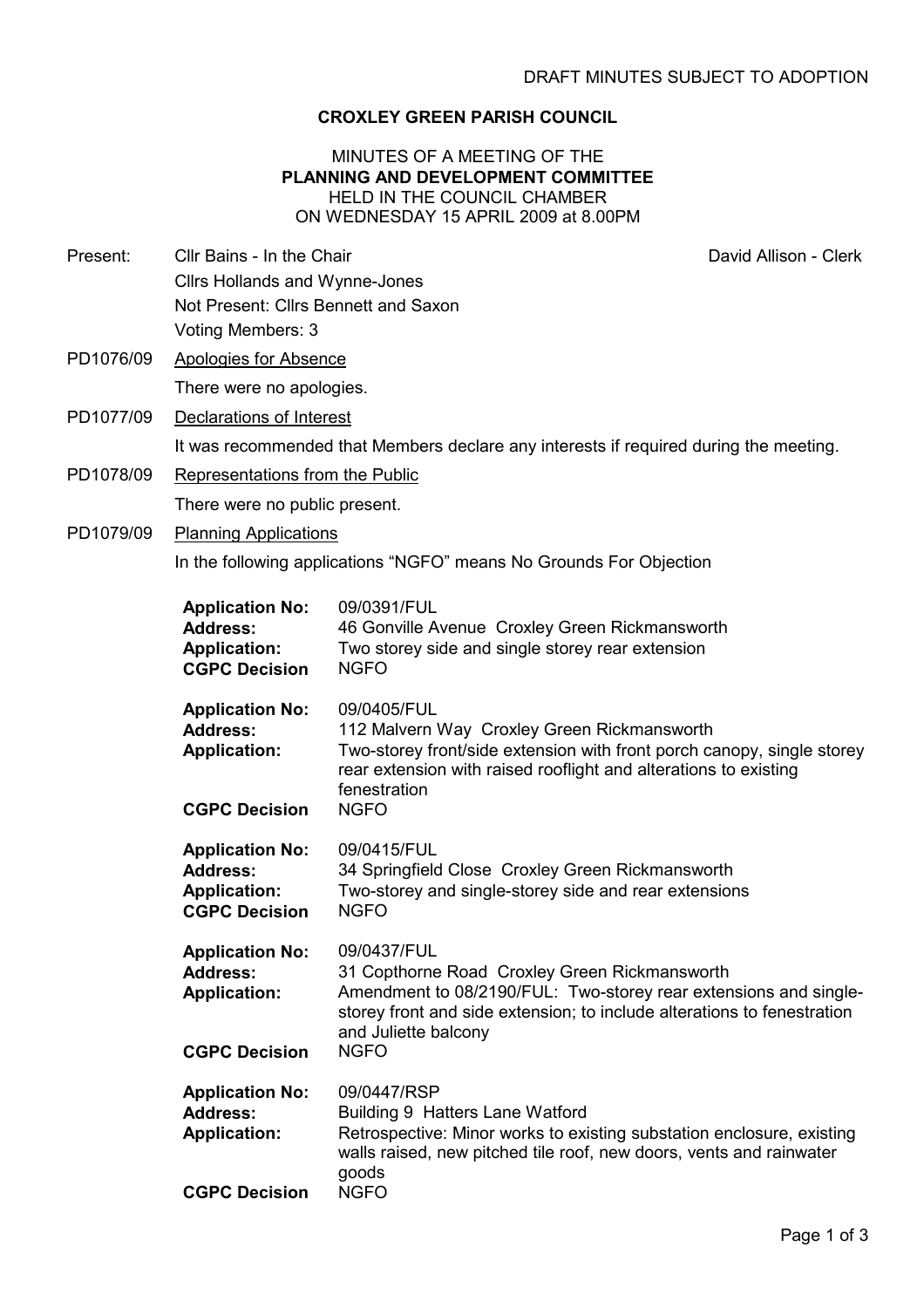# PD1080/09 Recent Decisions by Three Rivers District Council

# APPROVED Reference No: 09/0081/FUL Address: Rickmansworth School Scots Hill Croxley Green Application: Reserved Matters 06/2054/OUT: Erection of 7, 4-bedroom dwellings and 8, 3-bedroom detached dwellings with associated access, parking and landscaping to include: Submission of appearance, landscaping, layout scale and refuse storage and disposal facilities. TRDC Decision: Approved CGPC Decision: NGFO although the description of the houses appears to be erroneous Reference No: 09/0153/CLPD Address: 64 Claremont Crescent Croxley Green Rickmansworth Application: Certificate of Lawfulness Proposed Development: Single storey rear extension with two rooflights TRDC Decision: Approved CGPC Decision: Noted Reference No: 09/0174/FUL Address: 34 Links Way Croxley Green Rickmansworth Application: Single storey rear extension TRDC Decision: Approved CGPC Decision: NGFO Reference No: 09/0190/FUL Address: 9 Heckford Close Croxley Green Watford Application: Two storey side extension, loft conversion with rooflight to front elevation and dormer window to rear elevation and detached double garage to front of house TRDC Decision: Approved CGPC Decision: NGFO REFUSED

None

### PD1081/09 Appeals Against Planning Decisions

There were no appeals.

# PD1082/09 Cycle Rack – Watford Road

The Chairman introduced this item and the Clerk referred Members to the supporting paper which set out a suggestion for the installation of a cycle rack outside the shops in Watford Road. The Committee considered that this was an excellent idea and that it may facilitate more cyclists using the shops in the knowledge that there is a secure location where bikes can be left.